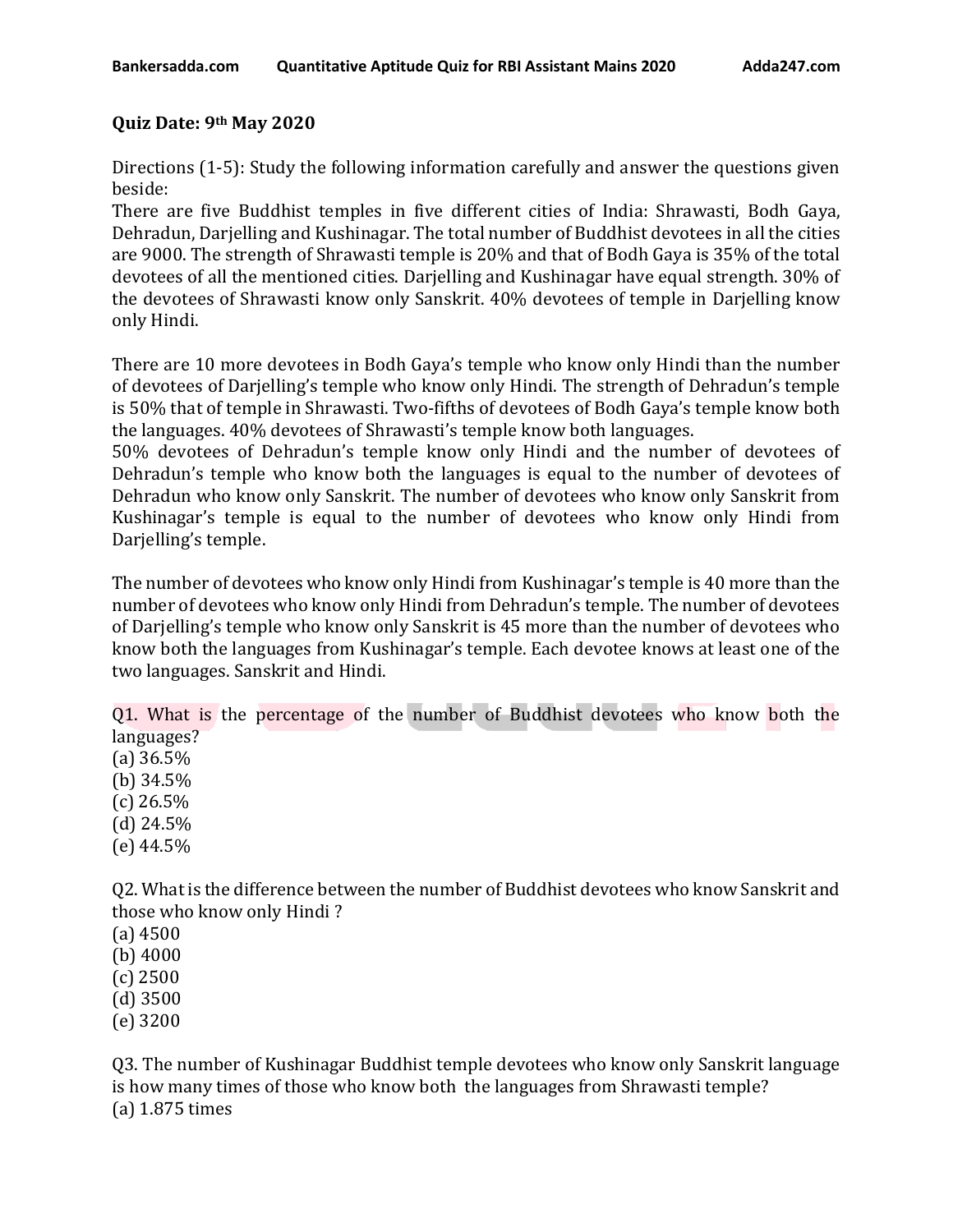(b) 0.875 times (c) 0.675 times (d) 1.225 times (e) 0.725 times

Q4. What is the ratio of the total number of devotees who know both the languages from temple Shrawasti and temple Dehradun together to the total number of devotees from temple Darjelling?

- (a) 4: 5
- (b) 3: 5
- (c) 5: 7
- (d) 5: 4
- (e) None of these



- (a) 16 (b) 18
- (c) 20
- (d) 27
- (e) 22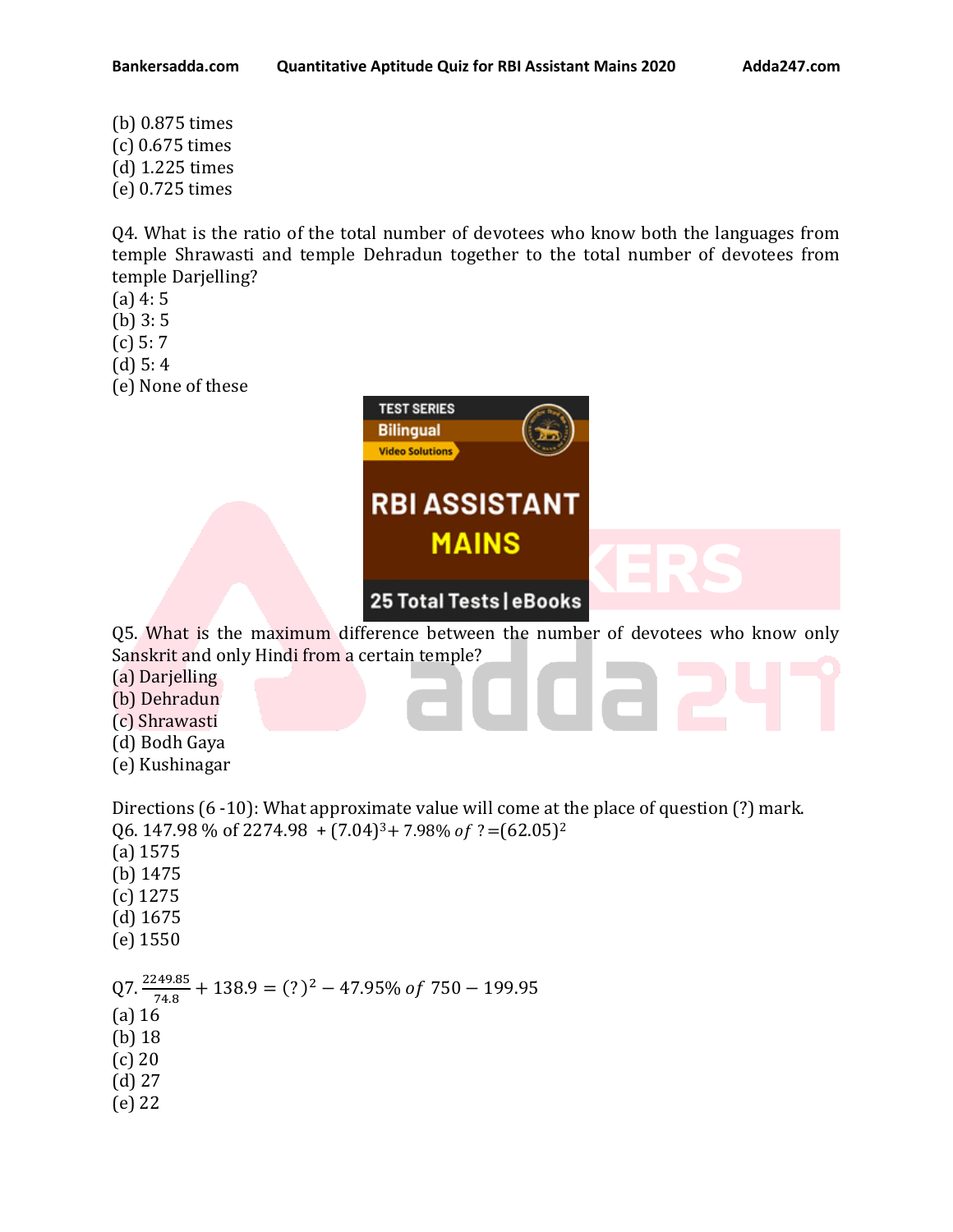```
Q8. 239.89% of 400.23 + (35.96)^2 - 59.99\% of 1999.89 = (24.89)^2 + ?(a) 421
(b) 431
(c) 441
(d) 411
(e) 401
Q9. 3027.89 + 671.93 - 39.87\% of ? + (9.98)^3 = (59.87)^2 - \sqrt{9999.98}(a) 4000
(b) 3500 
(c) 2000
(d) 2500
(e) 3000
Q10. \sqrt{429.87 + 520.23 + \sqrt{120.97}} = (?)^{2} + \sqrt{35.98}(a) 2
(b) 3
(c) 8
(d) 5
(e) 9
                                            Solutions
```
Sol (1-5):

Following the given information, we can create a table as follows:

| Temples         | Total                                                             | Only Sanskrit    | Only Hindi                     | Both Sanskrit & Hindi  |
|-----------------|-------------------------------------------------------------------|------------------|--------------------------------|------------------------|
| Shrawasti       | $ 20\% \text{ of } 9000 = 1800  30\% \text{ of } 1800 = 540  540$ |                  |                                | $40\%$ of $1800 = 720$ |
|                 | Bodh Gaya $ 35\% \text{ of } 9000 = 3150  1250$                   |                  | $630 + 10 = 640$               | $ 2/5$ of 3150 = 1260  |
| Dehradun        | $50\%$ of 1800 = 900                                              | 225              | $50\%$ of 900 = 450            | 225                    |
| Darjelling      | 1575                                                              | $455 + 45 = 500$ | $ 40\% \text{ of } 1575 = 630$ | 445                    |
| Kushinagar 1575 |                                                                   | 630              | $450 + 40 = 490$               | 455                    |

S1. Ans. (b)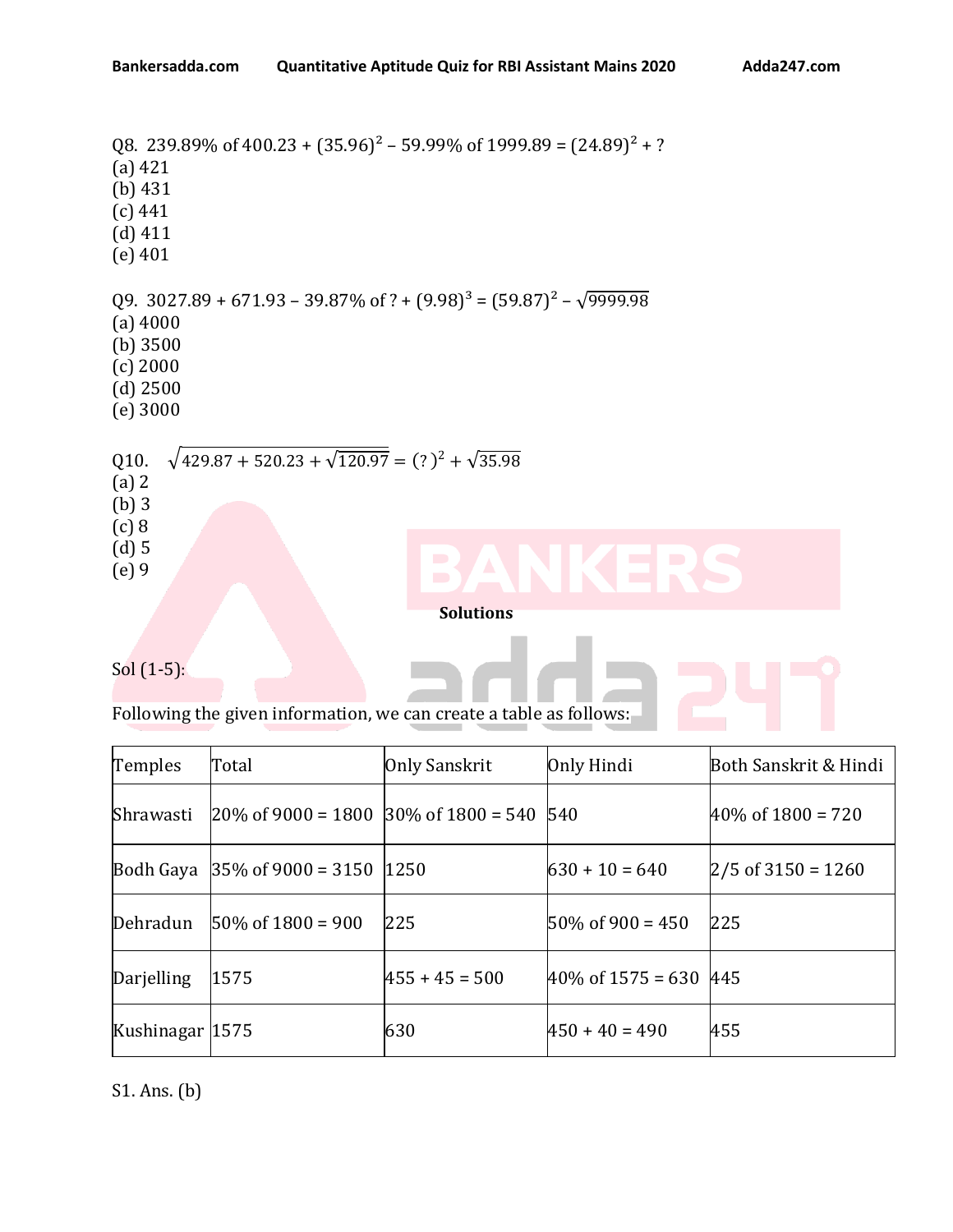Sol. Total number of Buddhist devotees who know both languages = 720 + 1260 + 225 +  $445 + 455 = 3105$ 

Total number devotees in all the cities = 9000  $=\frac{3105}{0000}$  $\frac{3103}{9000}$  × 100 = 34.5%

S2. Ans. (d) Sol. Total number of devotees who know Sanskrit = 540 + 1250 + 225 + 500 + 630 = 3145 +  $3105$  (from both the languages) =  $6250$ 

Total number of devotees who know only Hindi =  $540 + 640 + 450 + 630 + 490 = 2750$ 

Reqd. difference = 6250 – 2750 = 3500



S3. Ans. (b)  $\overline{S}$  Sol. Total number of Kushinagar Buddhist temple devotees who know only Sanskrit = 630

Total number of Shrawasti Buddhist temple devotees who know both the languages = 720 Required answer =  $\frac{630}{720}$  $\frac{630}{720}$  = 0.875 times

S4. Ans. (b)

Sol. Total number of devotees from Shrawasti temple who know both the languages = 720

Total number of devotees from Dehradun temple who know both the languages = 225

 $= 720 + 225 = 945$ 

Total number of devotees from Darjeeling temple = 1575 Required ratio =  $\frac{945}{157}$  $\frac{945}{1575} = \frac{3}{5}$  $\frac{5}{5}$  = 3 : 5

S5. Ans. (d) Sol. Following the common explanation, we get that the Bodh Gaya temple has the maximum difference between the no. of devotees who know only Sanskrit and only Hindi.

S6. Ans $(d)$